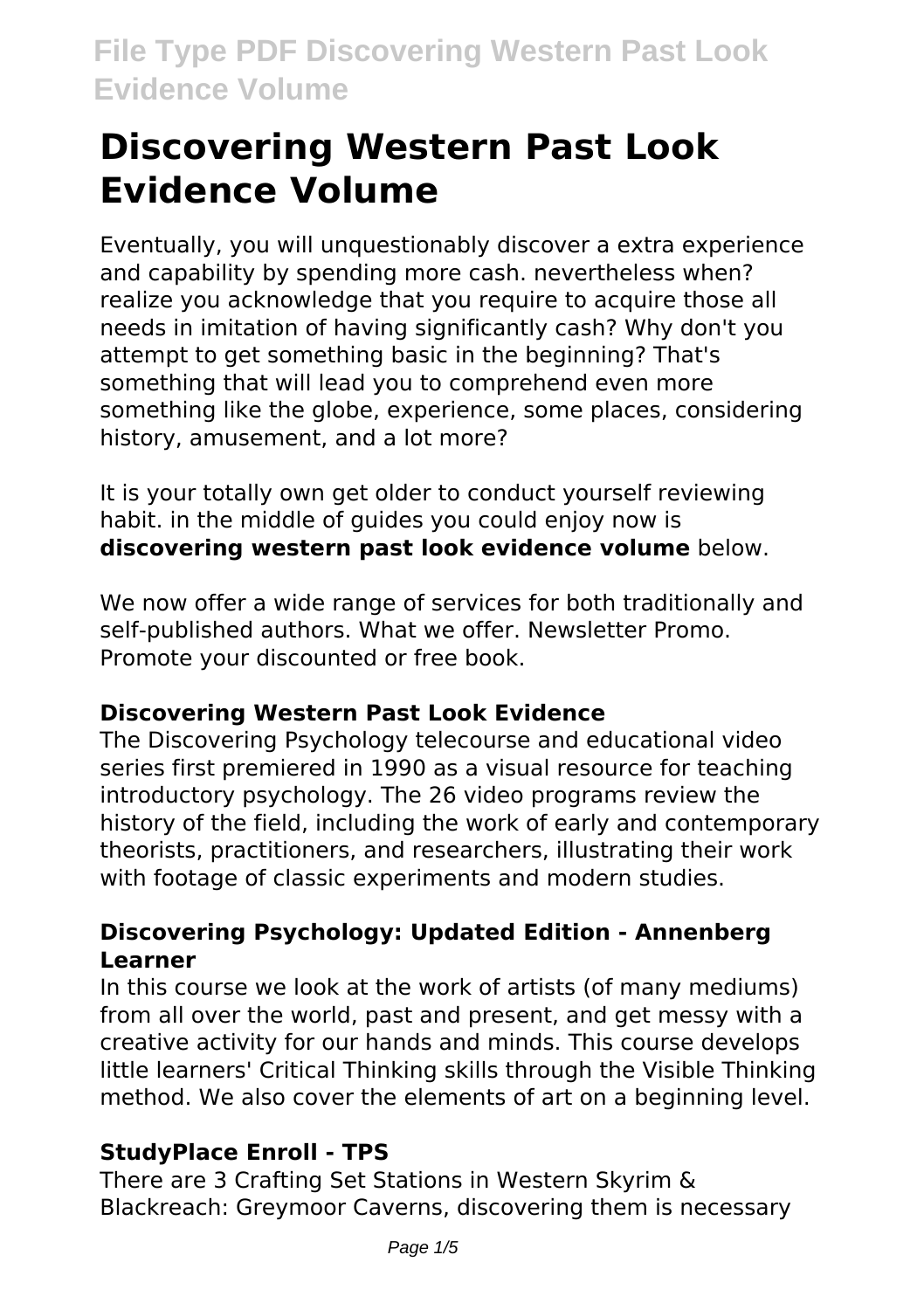for Zone Completion.. Dragon's Appetite. In Dragon's Belly Crafting Set Station (need 7 traits).. 2 items: Adds 3-129 Weapon Damage; 3 items: Adds 3-129 Stamina Recovery; 4 items: Adds 3-129 Stamina Recovery; 5 items: Increase your damage done to Bleeding enemies by 5-225.

## **Western Skyrim Map - The Elder Scrolls Online: Greymoor (ESO)**

Archaeology studies the people in the past as indicators of the things that anthropologists study and more. The similarities go beyond the material though. Some archaeologists study modern technologically primitive peoples to understand the beliefs and practices of the past by studying their materials and technology (3). More details are below.

## **Archaeology: Examining Its Past and the Future**

Before the Industrial Revolution, agriculture workers labored six days a week, from sun up to sun down, just to keep their crops growing. 1 Certain seasons were more demanding than others, specifically the plowing and harvest seasons. 2 Because of the intensity and necessity of agricultural labor, it was the largest employment source in Europe. 3 Men, women and children worked side by side to ...

# **Effects of Agriculture on the Industrial Revolution - UWGB**

Considering that the Temple Mount and Wailing Wall, which is believed to be the outer western wall to the ancient temple, is the holiest site in Judaism, such acceptance would not be easy. For the Jews to accept that the temple was not on the Temple Mount, but instead within the city of David, evidence would have to be found so conclusive that ...

# **Lost Temple Mount FOUND? The Evidence May SHOCK You!**

The notion of water on Mars preceded the space age by hundreds of years. Early telescopic observers correctly assumed that the white polar caps and clouds were indications of water's presence. These observations, coupled with the fact that Mars has a 24-hour day, led astronomer William Herschel to declare in 1784 that Mars probably offered its inhabitants "a situation in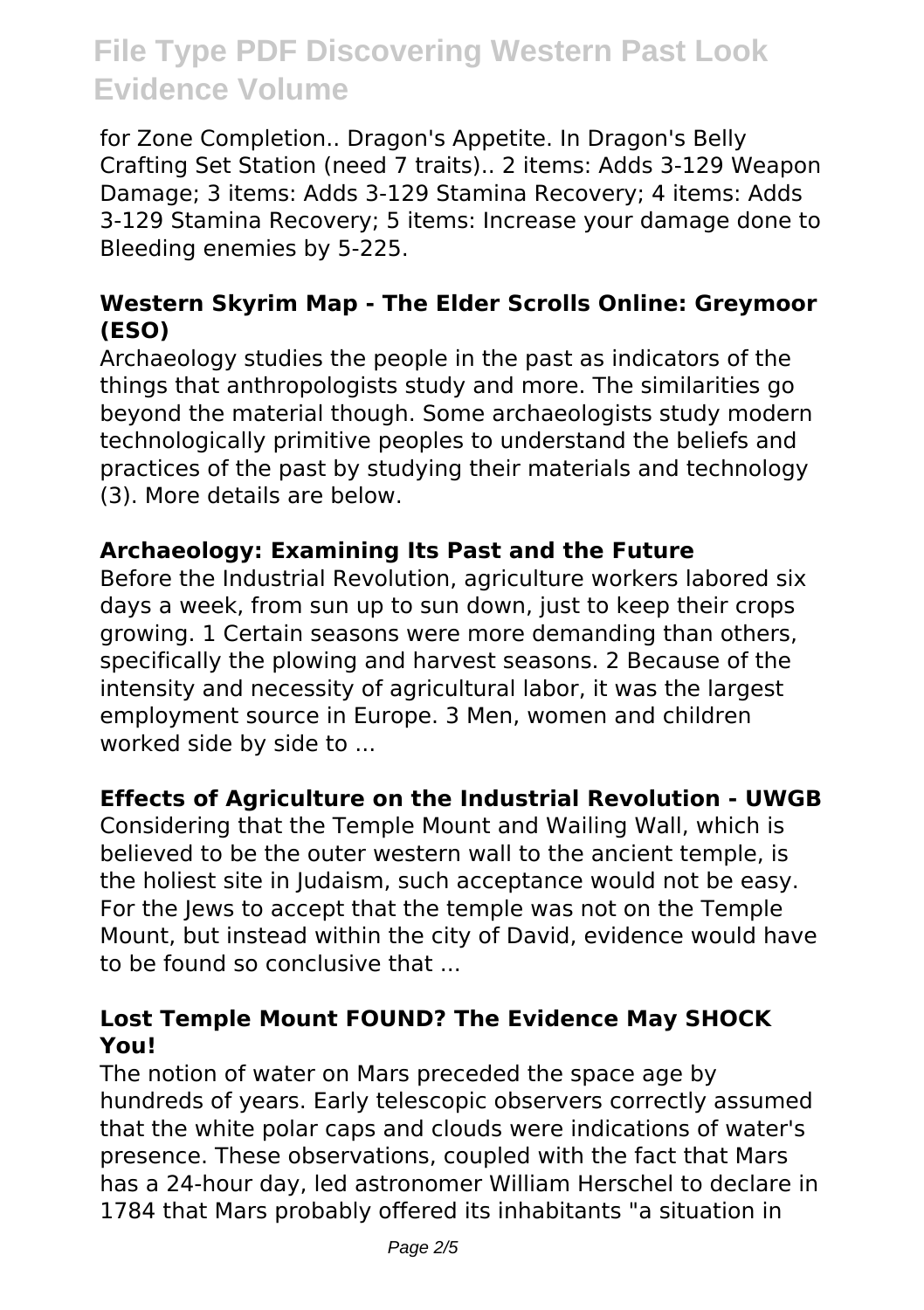many respects similar ...

#### **Water on Mars - Wikipedia**

Definition. The ancestry and identity of Melungeons has been a highly controversial subject. Secondary sources disagree as to their ethnic, linguistic, cultural, and geographic origins and identity.They might accurately be described as a loose collection of families of diverse ethnic origins who migrated to frontier areas, settled near each other, and intermarried, mostly in Hancock and ...

#### **Melungeon - Wikipedia**

The agent looks baffled. "Wow... what do you call an act like that?" And the man replies with a smile, "The Aristocats!The agent shakes his head and says, "I think you're on the wrong page — this is about the Disney Animation, the filthy joke is The Aristo crats.". This marks the last film personally approved by Walt Disney himself, and is the 20th entry into the studio's extensive library.

#### **The Aristocats (Western Animation) - TV Tropes**

Later, Mansley discovers the camera and develops that same photo, discovering the Giant was looking over Hogarth's shoulder — finally giving Mansley photographic evidence that the Giant exists. The "duck and cover" educational video is played as satire early, but Mansley takes the advice seriously after he has the missile launched on the town ...

# **The Iron Giant (Western Animation) - TV Tropes**

1.1. Cardiovascular and Cerebrovascular Diseases. Many studies have investigated the effects of different working hours on the occurrence of cardiovascular and cerebrovascular diseases [4,9,13,14,15,16,17,18,19].A U-shaped relationship between the risk of suffering from myocardial infarction and working hours for Japanese workers was found [].Those working less than 7 h per day or more than 11 ...

## **The Effect of Long Working Hours and Overtime on Occupational Health: A ...**

Ielts reading past papers. Joy Saha. Download Download PDF.